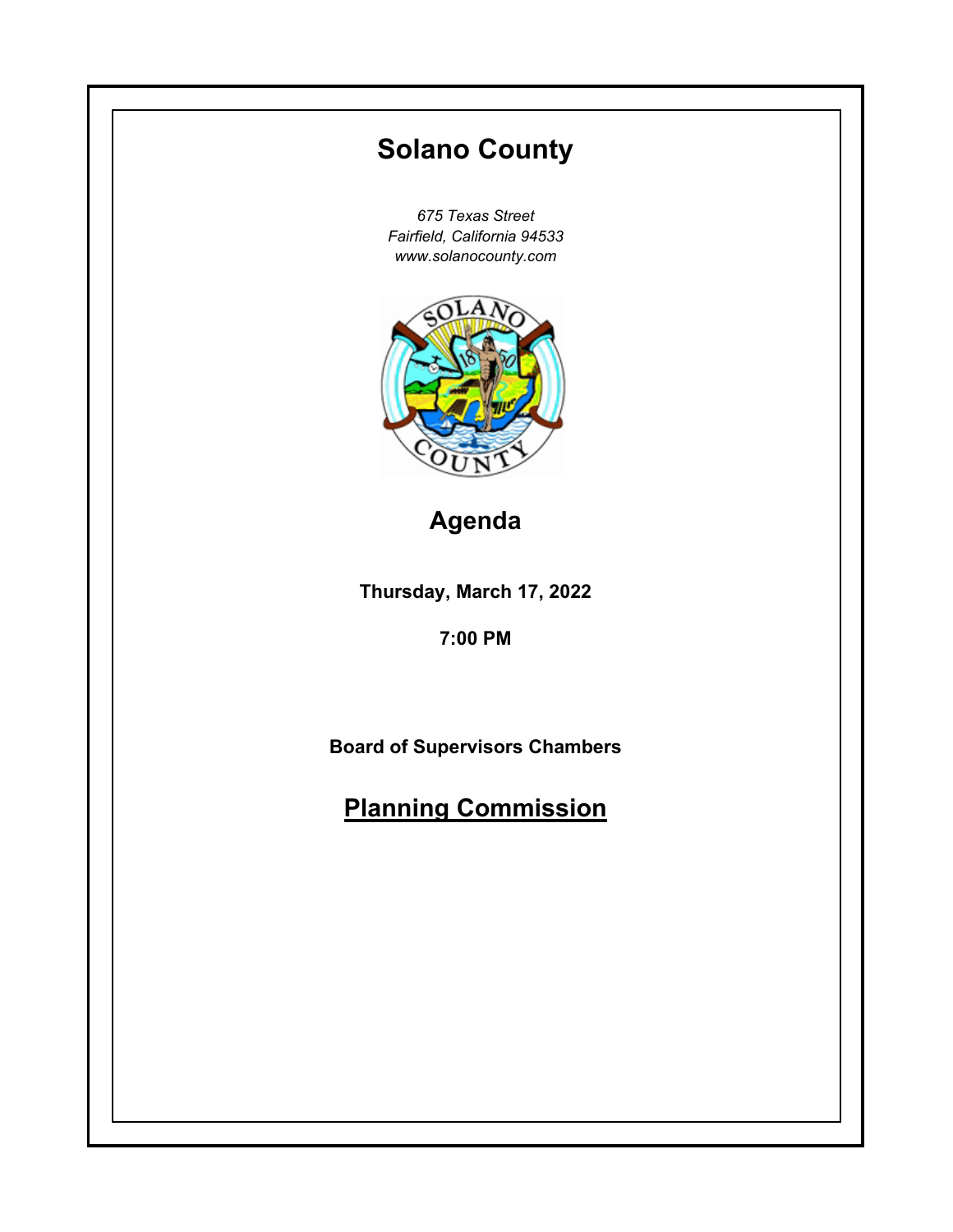In accordance with AB 361, members of the Planning Commission may attend the meeting remotely. Due to COVID-19 and to protect members of the public and staff, members of the public are encouraged to participate in the meeting telephonically. If you attend the Planning Commission meeting in person, you must abide by all State rules and public health guidelines regarding masking and social distancing in the Board of Supervisors Chambers.

**PUBLIC COMMENTS**: To submit public comments, please see the options below.

# **In-Person:**

You may attend the public hearing at the time and location indicated and provide comments during the public speaking period.

# **Phone:**

To submit comments verbally from your phone, you may do so by dialing: **1-415-655-0001** and entering **Access Code 2467 197 1378#**. Once entered in the meeting, you will be able to hear the meeting and your line will be muted to minimize any background noise disruptions during the proceedings. **When called upon during a public speaking period, you must Press (star)\*6 on your phone to Unmute your line.** Please Mute (\*6) after your presentation.

## **Email/Mail:**

If you wish to address any item listed on the Agenda by written comment, please submit comments to the Planning Commission by email to **PlanningCommission@SolanoCounty.com** or by U.S. Mail to Planning Commission, c/o Resource Management, 675 Texas Street, Suite 5500, Fairfield CA 94533. Written comments must be received no later than 10:00 a.m. on the day of the meeting.

Any person wishing to review the application(s) and accompanying information may do so on the county website. All agendas and reports are located on the county website. Non-confidential materials related to an item on this Agenda submitted to the Commission after distribution of the agenda packet are available for public inspection during normal business hours and on our website at **www.solanocounty.com** under Departments, Resource Management, Boards and Commissions, Solano County Planning Commission.

The County of Solano does not discriminate against persons with disabilities and is an accessible facility. If you wish to attend this meeting and you will require assistance in order to participate, please contact the Department of Resource Management at (707) 784-6765 at least 24 hours in advance of the event to make reasonable arrangements to ensure accessibility to this meeting.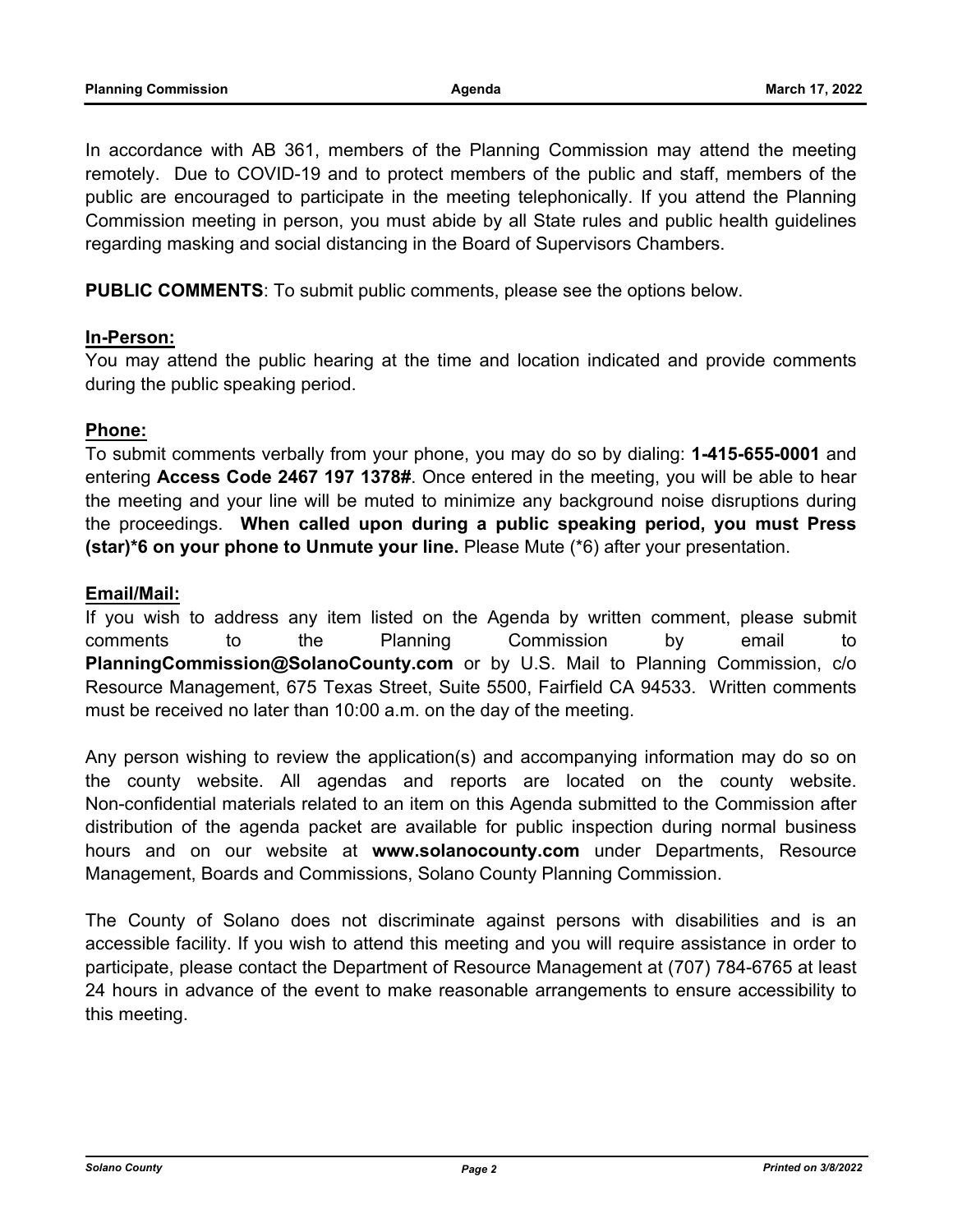# **AGENDA**

## **CALL TO ORDER**

# **SALUTE TO THE FLAG**

**ROLL CALL**

# **APPROVAL OF AGENDA**

### **APPROVAL OF THE MINUTES**

**1 [PC 22-013](http://solano.legistar.com/gateway.aspx?m=l&id=/matter.aspx?key=16790)** Minutes of February 3, 2022 - Draft

*Attachments:* [Minutes of February 3, 2022 - Draft](http://solano.legistar.com/gateway.aspx?M=F&ID=6ad392b2-fa91-4ad0-9a35-fdfd7e38707b.pdf)

**2 [PC 22-014](http://solano.legistar.com/gateway.aspx?m=l&id=/matter.aspx?key=16791)** Minutes of February 17, 2022 - Draft

*Attachments:* [Minutes of February 17, 2022 - Draft](http://solano.legistar.com/gateway.aspx?M=F&ID=5cff000a-9c92-429e-9def-2d8a1e36ccaa.pdf)

### **ITEMS FROM THE PUBLIC:**

*This is your opportunity to address the Commission on a matter not heard on the Agenda, but it must be within the subject matter jurisdiction of the Commission.* 

*In-person Attendees - Please submit a Speaker Card to the clerk before the first speaker is called and limit your comments to five minutes.* 

*Phone Callers - Please Press (star)\*6 on your phone to Unmute your line when called upon and limit your comments to five minutes.* 

*Items from the public will be taken under consideration without discussion by the Commission and may be referred to staff.*